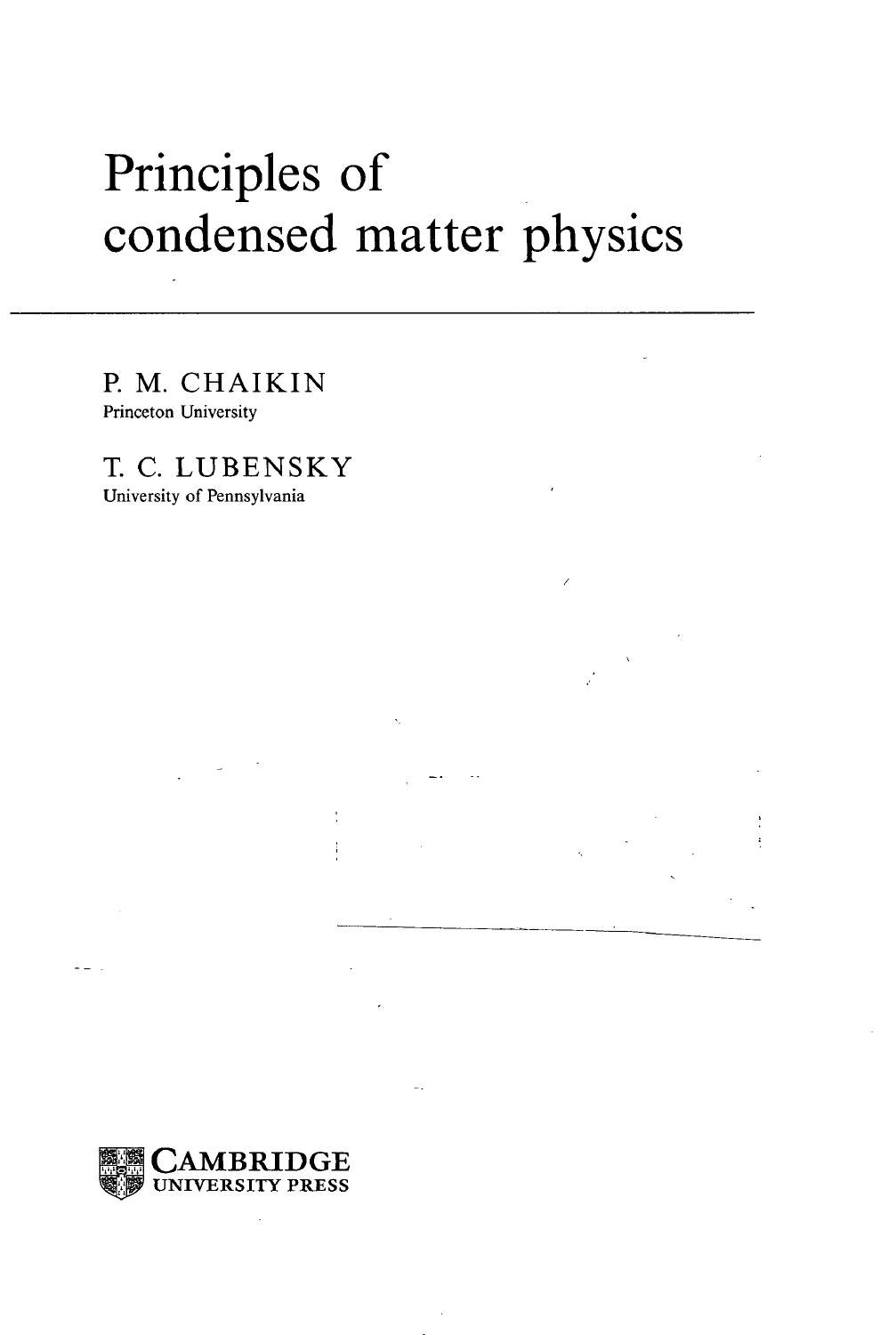## Contents

 $\bar{\bar{z}}$ 

| Preface        |                                                        | <b>XV11</b>             |
|----------------|--------------------------------------------------------|-------------------------|
| 1              | Overniew                                               | 1                       |
| 1.1            | <b>Condensed matter physics</b>                        | $\mathbf{1}$            |
| 1.2            | An example - $H_2O$                                    | $\overline{\mathbf{3}}$ |
|                | 1 Gaseous and liquid states                            | $\overline{\mathbf{3}}$ |
|                | 2 The liquid-gas phase transition                      | $\overline{\mathbf{4}}$ |
|                | 3 Spatial correlations in the liquid state             | 5                       |
|                | 4 Ice – crystallized water<br>7                        | 8                       |
|                | 5 Broken symmetry and rigidity                         | 10                      |
|                | 6 Dislocations - topological defects                   | 12                      |
|                | 7 Universality of the water example                    | 13                      |
|                | 8 Fluctuations and spatial dimension                   | 15                      |
|                | 9 Overview of book                                     | 16                      |
| 1.3            | <b>Energies and potentials</b>                         | 17                      |
|                | 1 Energy scales                                        | 17                      |
|                | 2 Van der Waals attraction                             | 18                      |
|                | 3 Molecular hydrogen – the Heitler-London approach     | 20                      |
|                | 4 Hard-sphere repulsion                                | 22                      |
|                | 5 Exchange interaction and magnetism                   | 24                      |
|                | 6 The hydrogen molecule, molecular orbitals, and bands |                         |
|                | in metals                                              | 25                      |
|                | Bibliography                                           | 28                      |
|                | References                                             | 28                      |
| $\overline{2}$ | Structure and scattering                               | 29                      |
| 2.1            | Elementary scattering theory - Bragg's law             | 29                      |
| 2.2            | Photons, neutrons, or electrons                        | 33                      |
| 2.3            | The density operator and its correlation functions     | 34                      |
| 2.4            | <b>Liquids and gases</b>                               | 38                      |
|                | 1 Hard-sphere liquids                                  | 40                      |
| 2.5            | <b>Crystalline solids</b>                              | 43                      |
|                | Unit cells and the direct lattice<br>1.                | 43                      |
|                | $\overline{2}$<br>The reciprocal lattice               | 45                      |
|                |                                                        |                         |

 $\ddot{\phantom{a}}$ 

 $\overline{\phantom{a}}$ 

 $\bar{\bar{z}}$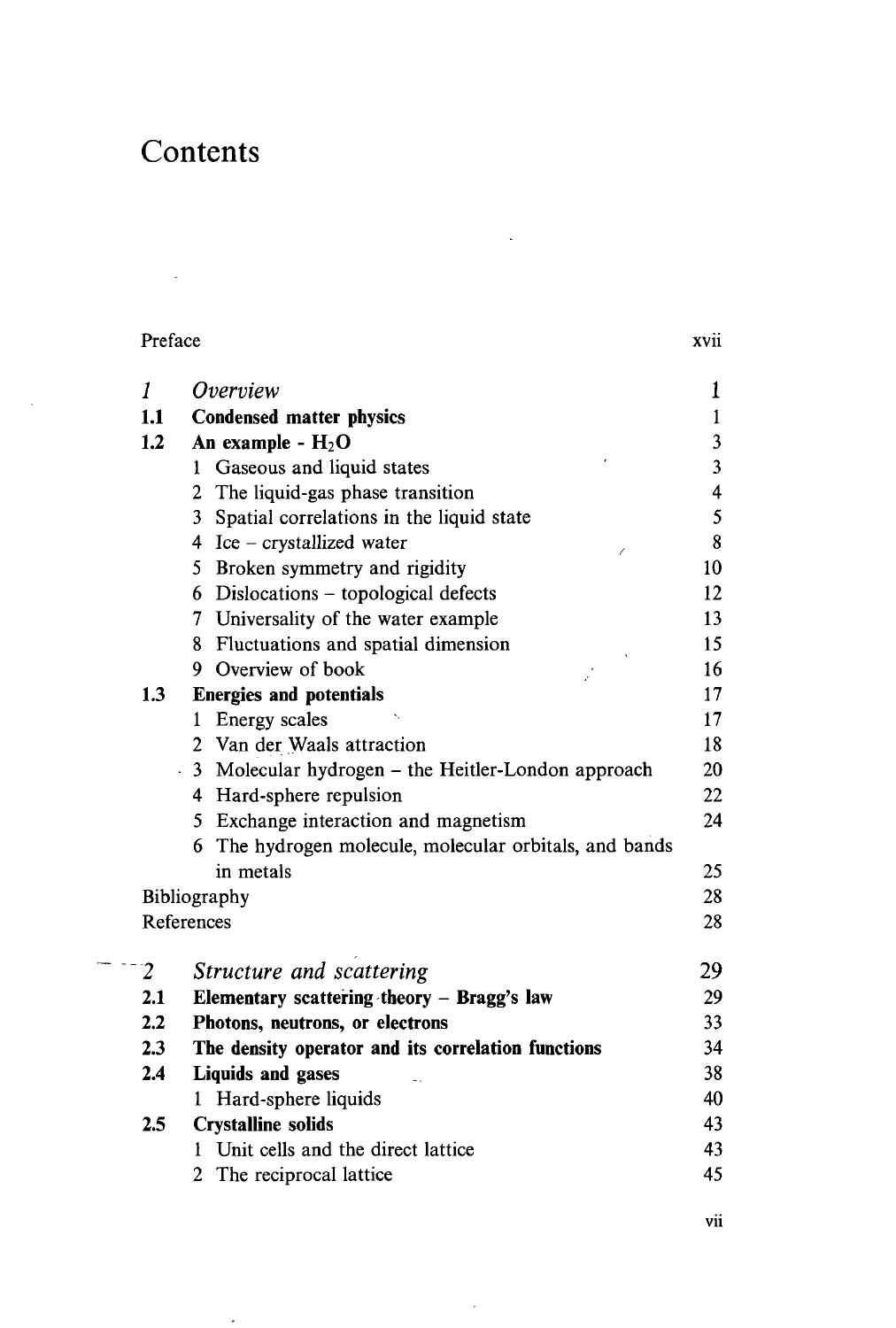## viii *Contents*

|                                       | 3<br>Periodic functions                             | 46  |
|---------------------------------------|-----------------------------------------------------|-----|
|                                       | 4 Bragg scattering                                  | 47  |
| 2.6                                   | Symmetry and crystal structure                      | 49  |
|                                       | Two-dimensional Bravais lattices<br>1.              | 50  |
|                                       | Three-dimensional Bravais lattices<br>2             | 53  |
|                                       | 3 Close packed structures                           | 56  |
|                                       | 4 Space groups                                      | 57  |
| $2.7^{\circ}$                         | <b>Liquid crystals</b>                              | 58  |
|                                       | 1 Isotropic, nematic and cholesteric phases         | 58  |
|                                       | 2 Smectics-A and -C                                 | 61  |
|                                       | 3 Hexatic phases                                    | 65  |
|                                       | 4 Discotic phases                                   | 68  |
|                                       | 5 Lyotropic liquid crystals and microemulsions      | 68  |
| 2.8                                   | One- and two-dimensional order in three-dimensional |     |
|                                       | materials                                           | 71  |
| 2.9                                   | Incommensurate structures                           | 77  |
|                                       | 2.10 Quasicrystals                                  | 82  |
|                                       | 2.11 Magnetic order                                 | 85  |
| 2.12                                  | Random isotropic fractals                           | 90  |
| <b>Appendix 2A</b> Fourier transforms |                                                     | 97  |
|                                       | 1 One dimension                                     | 97  |
|                                       | 2 <i>d</i> dimensions                               | 99  |
|                                       | Transforms on a lattice<br>3.                       | 100 |
|                                       | Bibliography                                        | 101 |
|                                       | References                                          | 102 |
| Problems                              |                                                     | 103 |
| $\mathfrak{Z}$                        | Thermodynamics and statistical mechanics            | 108 |
| 3.1                                   | Thermodynamics of homogeneous fluids                | 108 |
|                                       | The first law of thermodynamics<br>$\mathbf{1}$     | 109 |
|                                       | 2 The second law of thermodynamics                  | 111 |
|                                       | 3 The third law of thermodynamics                   | 111 |
|                                       | 4 Thermodynamic potentials                          | 112 |
|                                       | 5 Stability criteria                                | 113 |
|                                       | 6 Homogeneous functions                             | 115 |
|                                       | 7 Equations of state                                | 116 |
| 3.2                                   | Statistical mechanics: phase space and ensembles    | 117 |
| 3.3                                   | The ideal gas                                       | 122 |
| 3.4                                   | Spatial-correlations in classical systems           | 123 |
| 3.5                                   | <b>Ordered systems</b>                              | 127 |
| 3.6                                   | Symmetry, order parameters, and models              | 132 |
|                                       | Discrete symmetries<br>1                            | 135 |
|                                       | Continuous symmetries<br>$\overline{2}$             | 137 |
|                                       |                                                     |     |

 $\epsilon$ 

 $\bar{\mathcal{A}}$ 

 $\overline{\phantom{a}}$ 

 $\frac{1}{2}$  ,  $\frac{1}{2}$  ,  $\frac{1}{2}$ 

 $\bar{\beta}$ 

 $\omega \neq 0$ 

 $\overline{a}$ 

- 1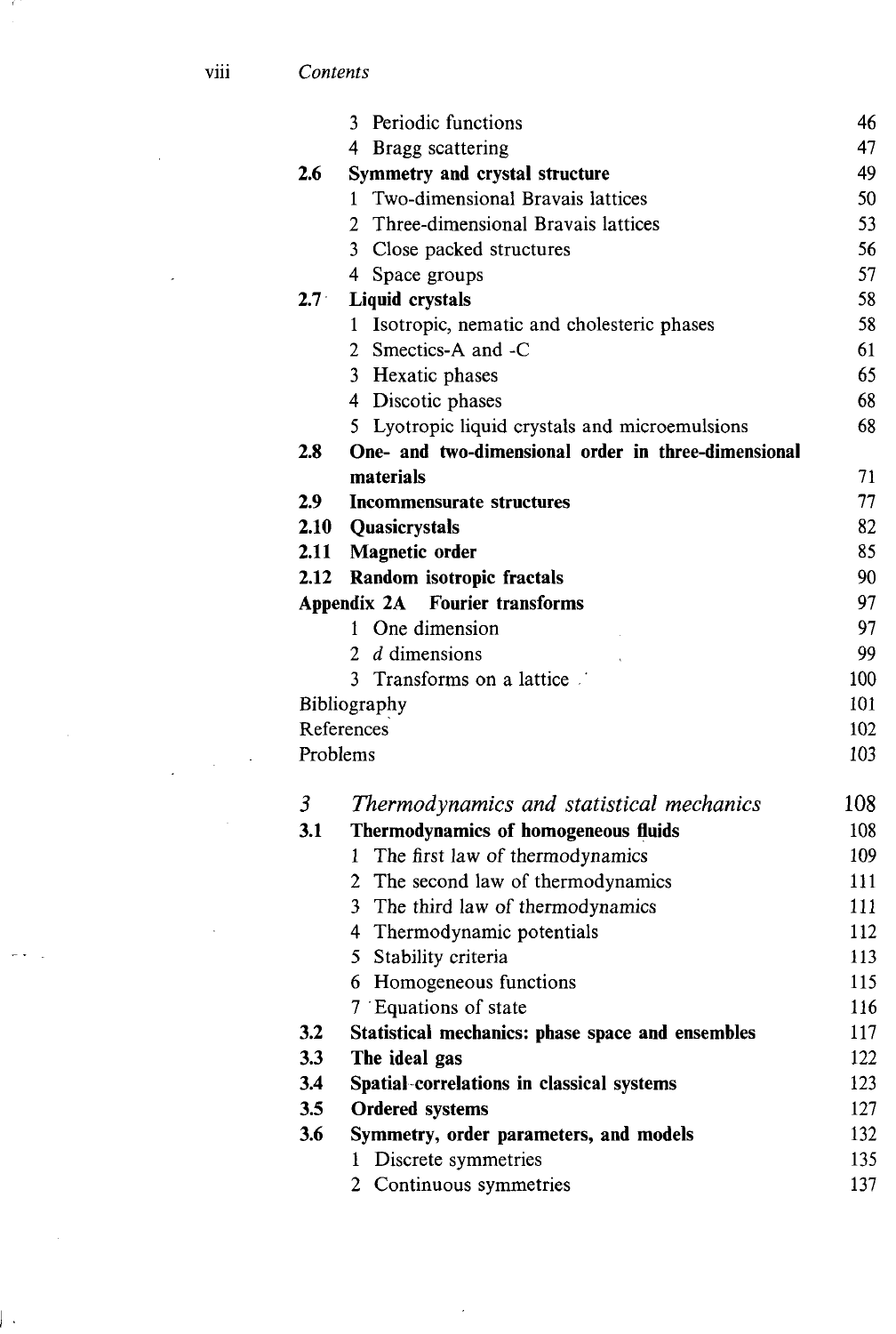| Contents | 1X |
|----------|----|
|          |    |

 $\sim$   $\sim$ 

|                                           | 3 Models                                                 | 139<br>140 |
|-------------------------------------------|----------------------------------------------------------|------------|
| <b>Appendix 3A</b> Functional derivatives |                                                          |            |
|                                           | Bibliography                                             | 142        |
|                                           | References                                               | 142        |
|                                           | Problems                                                 | 142        |
| 4                                         | Mean-field theory                                        | 144        |
| 4.1                                       | <b>Bragg-Williams theory</b>                             | 146        |
| 4.2                                       | Landau theory                                            | 151        |
| 4.3                                       | The Ising and <i>n</i> -vector models                    | 152        |
|                                           | 1 The nonlocal susceptibility and the correlation length | 154        |
|                                           | 2 $O_n$ symmetry                                         | 156        |
|                                           | 3 Some mean-field transitions                            | 157        |
| 4.4                                       | The liquid-gas transition                                | 159        |
|                                           | The critical point and the critical isochore<br>1        | 162        |
|                                           | $\overline{2}$<br>The coexistence curve                  | 165        |
| 4.5                                       | The first-order nematic-to-isotropic transition          | 168        |
| 4.6                                       | <b>Multicritical points</b>                              | 172        |
|                                           | 1 Tricritical points                                     | 173        |
|                                           | 2 Metamagnets and FeCl <sub>2</sub>                      | 175        |
|                                           | 3 $He^3 - He^4$ mixtures and the Blume-Emery-Griffiths   |            |
|                                           | model                                                    | 179        |
|                                           | 4 Bicritical and tetracritical points                    | 181        |
|                                           | 5 Lifshitz points                                        | 184        |
| 4.7                                       | The liquid-solid transition                              | 188        |
|                                           | Are all crystals BCC?<br>1                               | 189        |
|                                           | 2 Criterion for freezing                                 | 192        |
|                                           | 3 Improvements of the theory                             | 192        |
|                                           | 4 Changes in density                                     | 194        |
|                                           | 5 Density functional theory                              | 195        |
| 4.8                                       | Variational mean-field theory                            | 198        |
|                                           | 1 Two inequalities                                       | 198        |
|                                           | 2 The mean-field approximation                           | 200        |
|                                           | 3 The s-state Potts model                                | 201        |
|                                           | 4 The $O_n$ classical Heisenberg model                   | 202        |
|                                           | 5 Debye-Hückel theory                                    | 204        |
|                                           | Bibliography                                             | 208        |
| References                                |                                                          | 209        |
|                                           | Problems                                                 | 209        |
| 5                                         | Field theories, critical phenomena, and the              |            |
|                                           | renormalization group                                    | 213        |
| 5.1                                       | Breakdown of mean-field theory                           | 214        |

 $\sim$   $\sim$ 

 $\bar{\mathcal{A}}$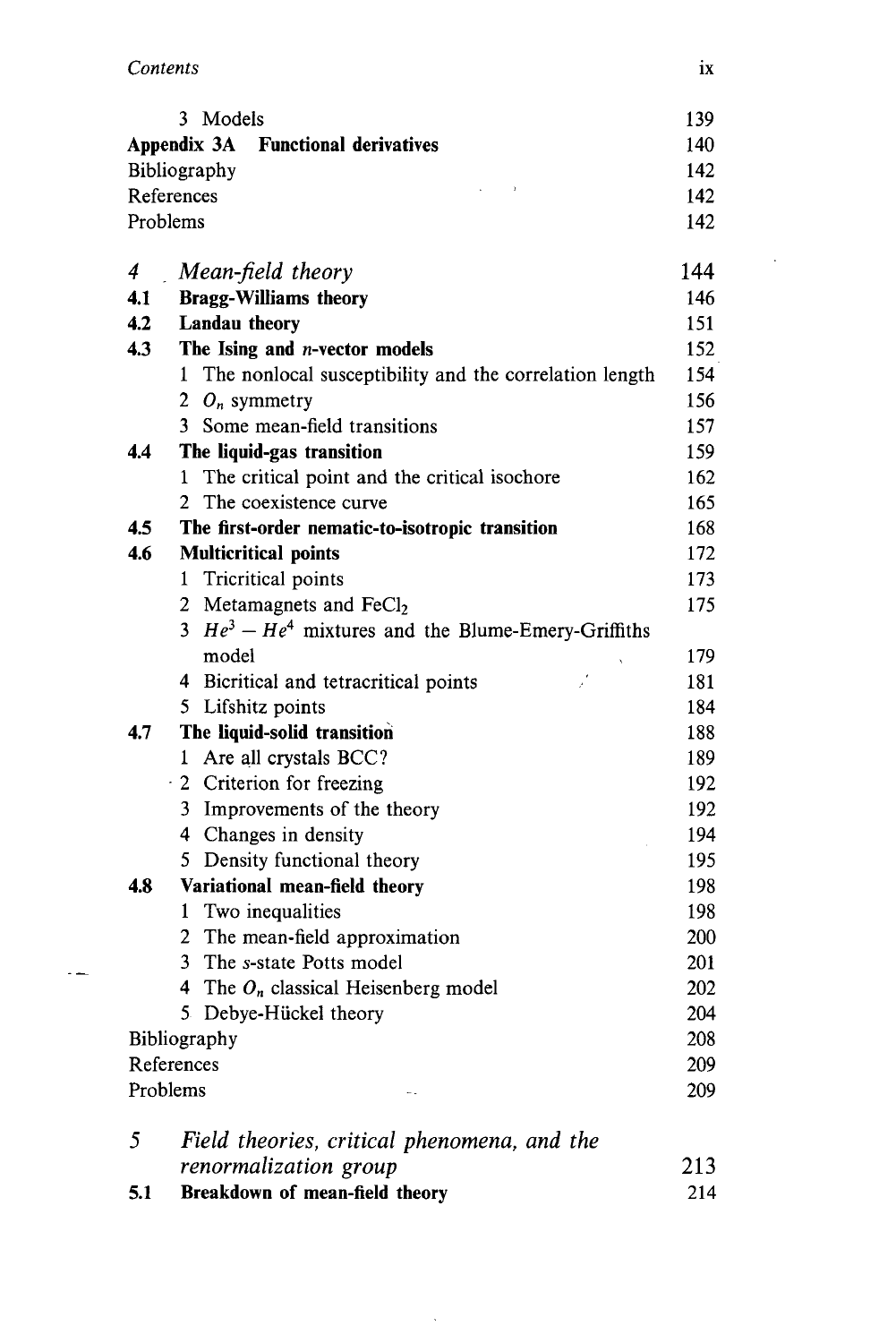|     | 1 Mean-field transitions revisited                           | 216 |
|-----|--------------------------------------------------------------|-----|
| 5.2 | Construction of a field theory                               | 217 |
|     | Coarse graining<br>1                                         | 217 |
|     | 2 Lattice field theories and their continuum limit           | 219 |
|     | 3 Gaussian integrals                                         | 221 |
|     | 4 Mean-field theory from functional integrals                | 223 |
|     | Breakdown of mean-field theory revisited<br>5.               | 225 |
| 5.3 | The self-consistent field approximation                      | 226 |
|     | The <i>n</i> -vector model in the limit $n \to \infty$<br>1. | 229 |
| 5.4 | Critical exponents, universality, and scaling                | 230 |
|     | Exponents and scaling relations<br>1                         | 230 |
|     | Scaled equation of state<br>$\mathbf{2}^{\prime}$            | 234 |
|     | Multicritical points<br>3                                    | 235 |
|     | Amplitude ratios<br>4                                        | 236 |
|     | Theoretical calculations of critical exponents and<br>5.     |     |
|     | amplitude ratios                                             | 237 |
| 5.5 | The Kadanoff construction                                    | 237 |
| 5.6 | The one-dimensional Ising model                              | 242 |
|     | 1 Exact solution                                             | 242 |
|     | 2 Decimation and renormalization                             | 245 |
| 5.7 | The Migdal-Kadanoff procedure                                | 248 |
|     | The Ising model on a hypercubic lattice<br>1                 | 248 |
|     | General properties of recursion relations<br>$\overline{2}$  | 252 |
|     | The Potts lattice gas and krypton on graphite<br>3           | 253 |
| 5.8 | Momentum shell renormalization group                         | 256 |
|     | Thinning of degrees of freedom and rescaling<br>1            | 256 |
|     | Correlation functions<br>$\overline{2}$                      | 260 |
|     | The Gaussian model<br>3                                      | 261 |
|     | 4 The $\epsilon$ -expansion                                  | 263 |
|     | 5.<br><i>n</i> -vector model with cubic anisotropy           | 267 |
|     | 6 Quadratic anisotropy                                       | 269 |
|     | 7 Crossover                                                  | 270 |
|     | Dangerous irrelevant variables<br>8                          | 273 |
|     | The utility of the $\epsilon$ -expansion<br>9.               | 275 |
|     | Appendix 5A The Hubbard-Stratonovich transformation          | 276 |
|     | Diagrammatic perturbation theory<br>Appendix 5B              | 277 |
|     | Bibliography                                                 | 283 |
|     | References                                                   | 283 |
|     | Problems                                                     | 283 |
| 6   | Generalized elasticity                                       | 288 |
| 6.1 | The xy-model                                                 | 289 |
|     | The elastic free energy<br>1                                 | 289 |

 $\mathbf{x}$ 

 $\mathcal{L}^{\mathcal{L}}(\mathcal{A})$ 

 $\sigma$  .  $\tau$ 

 $\sim 10^{11}$ 

l,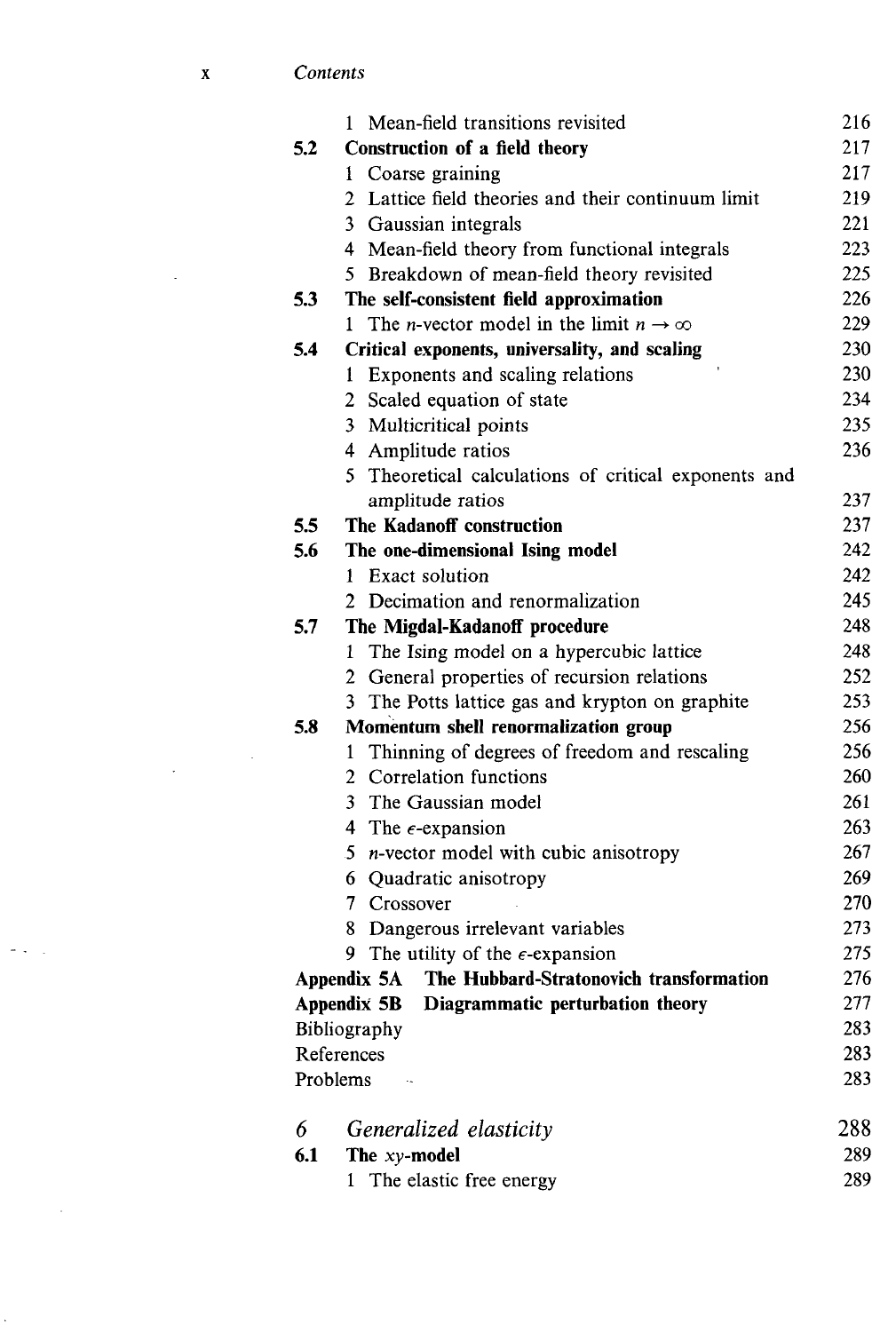$\overline{\phantom{a}}$ 

|          |                            | 2 Boundary conditions and external fields                | 290 |
|----------|----------------------------|----------------------------------------------------------|-----|
|          |                            | 3 The Josephson scaling relation                         | 292 |
|          |                            | 4 Fluctuations                                           | 293 |
|          |                            | 5 Long-range order, quasi-long-range order, and disorder | 295 |
|          |                            | 6 Resistance of a conducting medium                      | 297 |
| 6.2      |                            | $O_n$ symmetry and nematic liquid crystals               | 298 |
|          | ı                          | n-vector elastic energy                                  | 298 |
|          |                            | 2 The Frank free energy of nematic liquid crystals       | 298 |
|          |                            | 3 Cells with non-uniform n                               | 300 |
|          |                            | 4 The Freedericksz transition                            | 302 |
|          |                            | 5 The twisted nematic display                            | 304 |
|          |                            | 6 Fluctuations and light scattering                      | 306 |
| 6.3      |                            | Smectic liquid crystals                                  | 308 |
|          |                            | 1 The elastic free energy                                | 309 |
|          |                            | 2 Fluctuations                                           | 312 |
|          |                            | 3 Nonlinearities                                         | 314 |
|          |                            | 4 The nematic-to-smectic-A transition                    | 315 |
| 6.4      |                            | Elasticity of solids: strain and elastic energy          | 316 |
|          | 1                          | The strain tensor                                        | 316 |
|          |                            | 2 The elastic free energy                                | 318 |
|          |                            | 3 Isotropic and cubic solids                             | 319 |
|          |                            | 4 Fluctuations                                           | 321 |
|          |                            | 5 Mercury chain salts – one-dimensional crystals         | 322 |
|          |                            | 6 Xenon on graphite $-$ a two-dimensional crystal        | 324 |
|          |                            | 7 Vacancies and interstitials                            | 325 |
|          |                            | 8 Bond-angle order and rotational and translational      |     |
|          |                            | elasticity                                               | 328 |
|          |                            | 9 Elastic constants from density functional theory       | 329 |
| 6.5      |                            | <b>Lagrangian elasticity</b>                             | 330 |
| k.       |                            | 1 Classical theory of elasticity                         | 330 |
|          |                            | 2 Elasticity of classical harmonic lattices              | 332 |
| 6.6      |                            | Elasticity of solids: the stress tensor                  | 334 |
|          |                            | 1 The Lagrangian stress tensor                           | 334 |
|          |                            | 2 Stress-strain relations                                | 337 |
|          |                            | 3 The Eulerian stress tensor                             | 338 |
| 6.7      |                            | The nonlinear sigma model                                | 341 |
|          |                            |                                                          | 347 |
|          | Bibliography<br>References |                                                          | 347 |
| Problems |                            |                                                          | 347 |
| 7        |                            | Dynamics: correlation and response                       | 353 |
| 7.1      |                            | Dynamic correlation and response functions               | 354 |
|          |                            | 1 Correlation functions                                  | 354 |

 $\mathcal{A}^{\mathcal{A}}$ 

 $\sim$ 

 $\mathcal{L}$ 

 $\sim 10^7$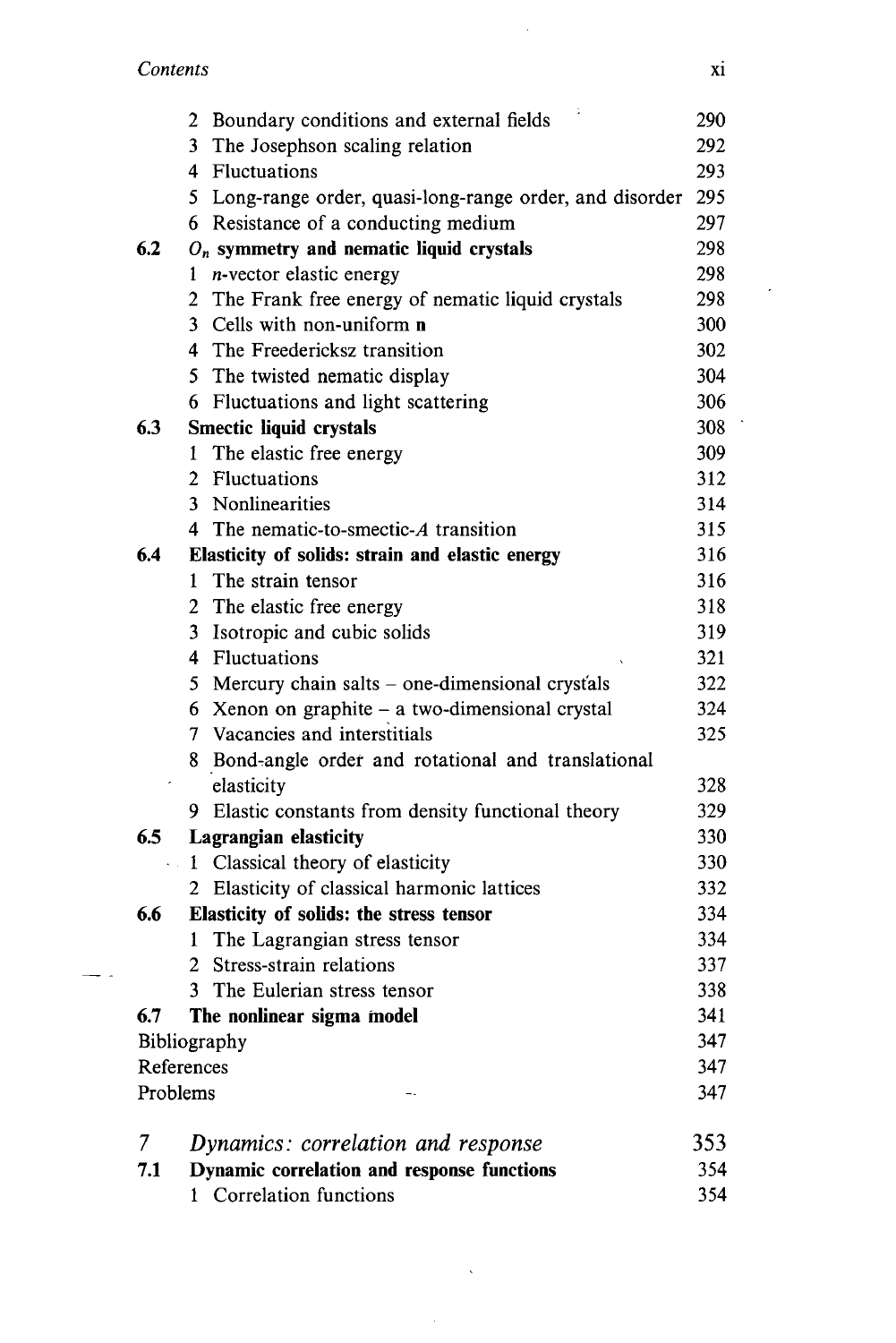|            | 2 Response functions                                                               | 355        |
|------------|------------------------------------------------------------------------------------|------------|
| 7.2        | The harmonic oscillator                                                            | 359        |
|            | The undamped oscillator<br>1                                                       | 359        |
|            | 2 The damped oscillator                                                            | 360        |
|            | 3 The response function                                                            | 362        |
|            | 4 Dissipation                                                                      | 365        |
| 7.3        | <b>Elastic waves and phonons</b>                                                   | 366        |
|            | Sound waves in an elastic continuum<br>1                                           | 366        |
|            | Acoustic phonons in a harmonic lattice<br>2                                        | 367        |
| 7.4        | <b>Diffusion</b>                                                                   | 369        |
|            | Fick's law<br>1                                                                    | 369        |
|            | 2 The Green function and dynamic response                                          | 370        |
|            | 3 The response function                                                            | 371        |
|            | 4 External potentials and the Einstein relation                                    | 373        |
|            | 5 Brownian motion                                                                  | 375        |
|            | 6 Cooperative diffusion versus self-diffusion                                      | 376        |
|            | 7 Master equation for diffusion on a lattice                                       | 378        |
| 7.5        | <b>Langevin theory</b>                                                             | 381        |
|            | 1 Random forces and thermal equilibrium                                            | 381        |
|            | 2 Correlation functions for diffusion                                              | 383        |
|            | 3 Short-time behavior                                                              | 385        |
|            | 4 Fluctuation-dissipation theorem for the harmonic                                 |            |
|            | oscillator                                                                         | 387        |
|            | 5 The Fokker-Planck and Smoluchowski equations                                     | 388        |
| 7.6        | Formal properties of response functions                                            | 390        |
|            | 1 Response to external fields                                                      | 390        |
|            | 2 Symmetry properties of response functions                                        | 392        |
|            | 3 Dissipation                                                                      | 394        |
|            | 4 Spectral representations of $\chi_{\phi_i\phi_i}^{\prime\prime}$                 | 395        |
|            | 5 The fluctuation-dissipation theorem                                              | 397        |
|            | 6 Sum rules and moment expansions                                                  | 398        |
| 7.7        | <b>Inelastic scattering</b>                                                        | 399        |
|            | Scattering geometry and partial cross-sections<br>1                                | 399<br>400 |
|            | Fermi golden rule and neutron scattering<br>3.                                     | 402        |
|            | The Fermi pseudopotential                                                          | 404        |
|            | 4 Coherent and incoherent scattering<br>5 Cross-sections and correlation functions | 405        |
|            | 6 Neutron scattering from crystals                                                 | 406        |
|            | 7 Magnetic scattering                                                              | 407        |
|            |                                                                                    | 408        |
|            | 8 How neutron scattering experiments are actually done<br>9                        | 410        |
|            | Scattering of charged particles and photons                                        | 411        |
| References | Bibliography                                                                       | 411        |
|            |                                                                                    |            |

 $\mathcal{L}^{\text{max}}_{\text{max}}$ 

 $\mathcal{A}^{\text{max}}_{\text{max}}$ 

alian.<br>Manazarta

 $\bar{\mathcal{A}}$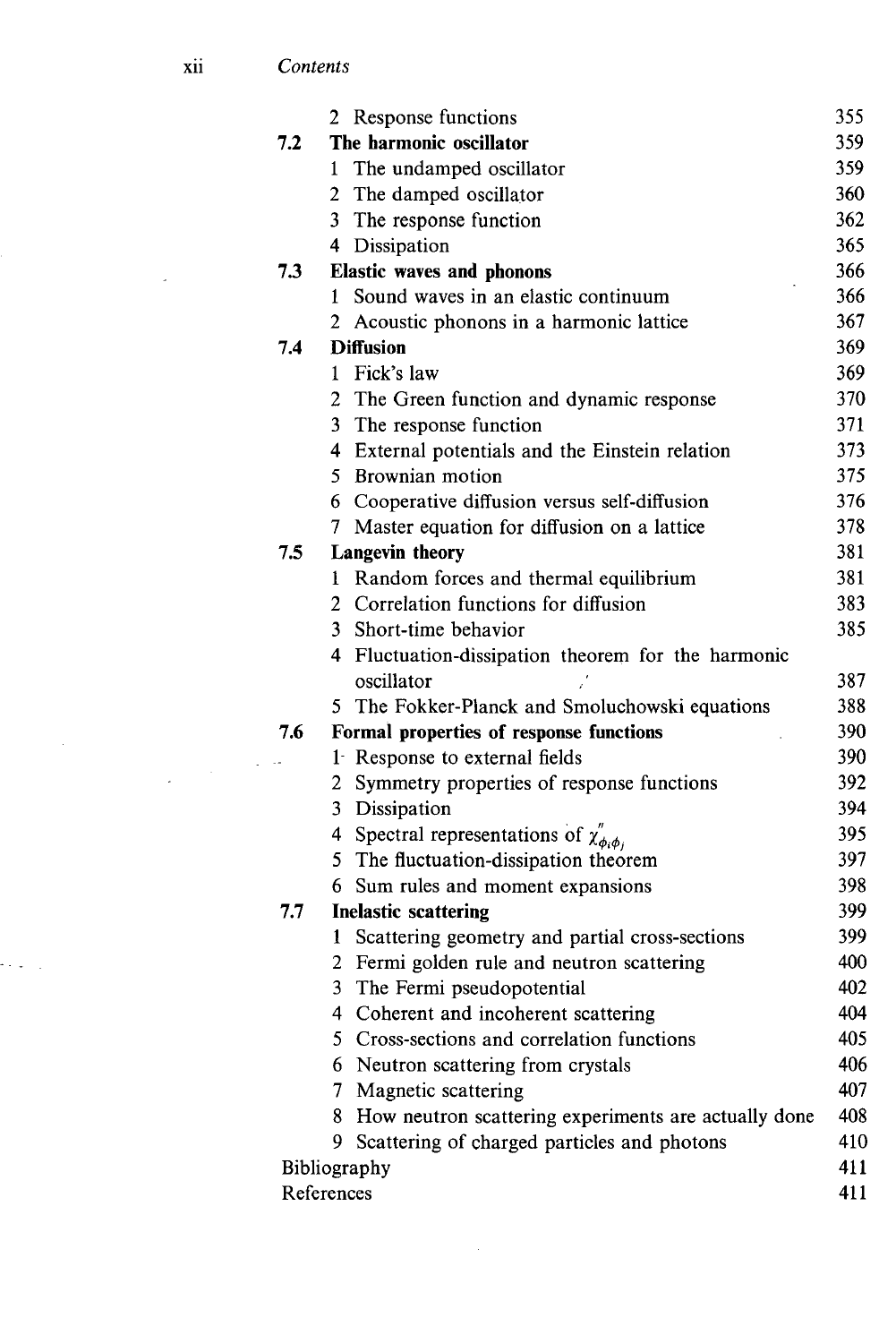| Contents |                                                            | xiii |
|----------|------------------------------------------------------------|------|
| Problems |                                                            | 411  |
| 8        | <i>Hydrodynamics</i>                                       | 417  |
| 8.1      | Conserved and broken-symmetry variables                    | 417  |
| 8.2      | A tutorial example - rigid rotors on a lattice             | 419  |
|          | Description of the model<br>1                              | 420  |
|          | 2 The disordered phase                                     | 421  |
|          | 3 The ordered phase                                        | 426  |
|          | 4 Excitations from the classical ground state              | 430  |
|          | 5 The Goldstone theorem                                    | 432  |
|          | 6 Kubo formulae                                            | 432  |
|          | 7<br>Summary                                               | 433  |
| 8.3      | Spin systems                                               | 434  |
|          | Spin dynamics<br>1                                         | 434  |
|          | 2 Generalized Heisenberg models                            | 435  |
|          | 3 The planar magnet                                        | 436  |
|          | 4 The isotropic antiferromagnet                            | 438  |
|          | 5 Isotropic ferromagnets                                   | 439  |
| 8.4      | <b>Hydrodynamics of simple fluids</b>                      | 440  |
|          | 1 Conservation laws                                        | 441  |
|          | 2 Thermodynamics with mass motion                          | 443  |
|          | 3 The entropy production equation                          | 444  |
|          | 4 Dissipationless hydrodynamics                            | 445  |
|          | 5 Dissipation                                              | 446  |
|          | 6 The Navier-Stokes equations                              | 448  |
|          | 7 Hydrodynamic modes                                       | 449  |
| ¥        | 8 Light scattering                                         | 452  |
|          | 9 Two-component fluids                                     | 453  |
| 8.5      | Liquid crystals, crystalline solids, and superfluid helium | 454  |
|          | Nematic liquid crystals<br>1.                              | 454  |
|          | Smectic-A liquid crystals<br>2                             | 456  |
|          | 3 Crystalline solids                                       | 459  |
|          | Superfluid helium<br>4                                     | 460  |
| 8.6      | Stochastic models and dynamic critical phenomena           | 464  |
|          | Critical slowing down and the conventional theory<br>1     | 464  |
|          | Dissipative dynamics<br>2                                  | 466  |
|          | Dynamic scaling<br>3                                       | 469  |
|          | 4 Poisson bracket terms                                    | 472  |
|          | 5 Models with Poisson brackets                             | 475  |
|          | 6 Mode-mode coupling                                       | 477  |
| 8.7      | Nucleation and spinodal decomposition                      | 479  |
|          | Nucleation with a nonconserved order parameter<br>1        | 480  |
|          | Symmetric unstable quench with model A dynamics<br>2       | 483  |

 $\mathcal{A}^{(1)}$  .

 $\alpha$  .

 $\sim 20$  ).

 $\mathcal{A}^{\pm}$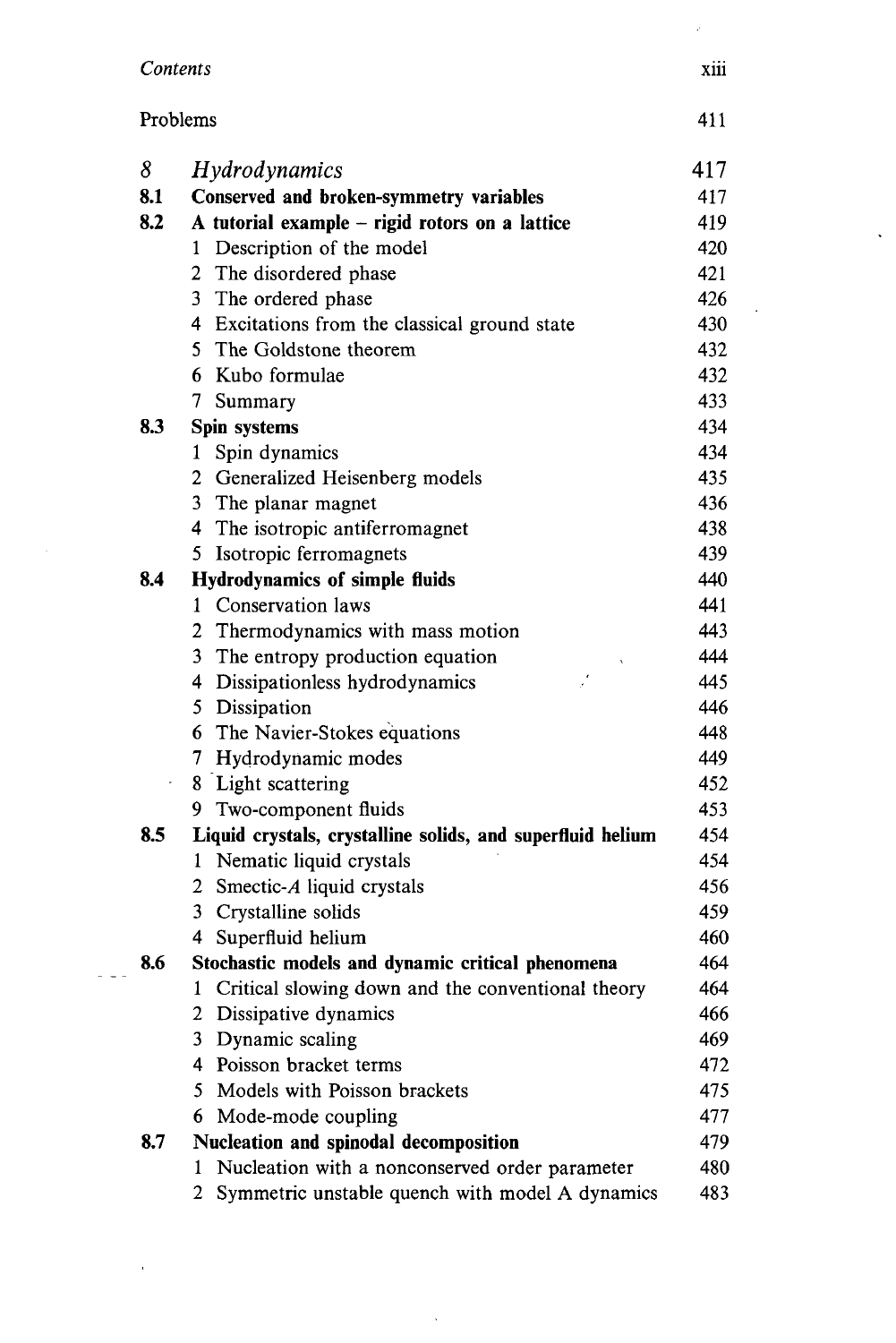$\sim 10$ 

 $\frac{1}{2} \left( \frac{1}{2} \right)^{2} \frac{1}{2} \left( \frac{1}{2} \right)^{2}$ 

 $\hat{\mathcal{A}}$ 

 $\sim 10^{-1}$ 

|                     | Conserved order parameters and spinodal<br>3               |     |  |
|---------------------|------------------------------------------------------------|-----|--|
|                     | decomposition                                              | 484 |  |
| 491<br>Bibliography |                                                            |     |  |
|                     | References                                                 | 491 |  |
|                     | Problems                                                   | 492 |  |
|                     |                                                            |     |  |
| 9                   | Topological defects                                        | 495 |  |
| 9.1                 | Characterization of topological defects                    | 495 |  |
|                     | 1 Vortex pairs                                             | 499 |  |
|                     | Order parameters with more than two components<br>2        | 499 |  |
|                     | Order parameter spaces and homotopy<br>3                   | 501 |  |
| 9.2                 | <b>Examples of topological defects</b>                     | 506 |  |
|                     | Vortices in xy-models<br>1                                 | 506 |  |
|                     | 2 Dislocations in smectic liquid crystals                  | 507 |  |
|                     | 3 Periodic solids                                          | 512 |  |
|                     | 4 Volterra construction                                    | 515 |  |
|                     | 5 Hexagonal and close-packed lattices                      | 515 |  |
|                     | 6 Disclinations in crystals                                | 517 |  |
|                     | 7 Strength of crystals                                     | 518 |  |
|                     | 8 Crystal growth                                           | 522 |  |
|                     | 9 Grain boundaries                                         | 522 |  |
|                     | 10 Nematic and hexatic liquid crystals                     | 524 |  |
| 9.3                 | Energies of vortices and dislocations                      | 526 |  |
|                     | Simple calculation of xy-vortex energies<br>1              | 526 |  |
|                     | 2 Analogy with magnetism                                   | 530 |  |
|                     | 3 Energies of dislocations in crystals                     | 531 |  |
|                     | 4 Dislocations in smectic liquid crystals                  | 536 |  |
| 9.4                 | Vortex unbinding and the Kosterlitz-Thouless transition    | 542 |  |
|                     | 1 Vortices and the spin-wave stiffness                     | 542 |  |
|                     | 2 Vortex unbinding in two dimensions - the Kosterlitz-     |     |  |
|                     | Thouless transition                                        | 544 |  |
|                     | 3 Superfluid helium films                                  | 551 |  |
| 9.5                 | <b>Dislocation mediated melting</b>                        | 555 |  |
|                     | Effects of a substrate<br>1                                | 558 |  |
|                     | Experiments and numerical simulation                       | 559 |  |
| 9.6                 | The twist-grain-boundary phase                             | 561 |  |
|                     | Structure of the TGB phase<br>1                            | 561 |  |
|                     | The thermodynamic critical field<br>2                      | 564 |  |
|                     | The lower critical field<br>3.                             | 565 |  |
|                     | 4 The upper critical field                                 | 566 |  |
|                     | 5 X-ray scattering                                         | 568 |  |
|                     | Analogy with superconductivity<br>6                        | 571 |  |
|                     | Appendix 9A<br>Notes on the Kosterlitz-Thouless transition | 573 |  |

 $\bar{\star}$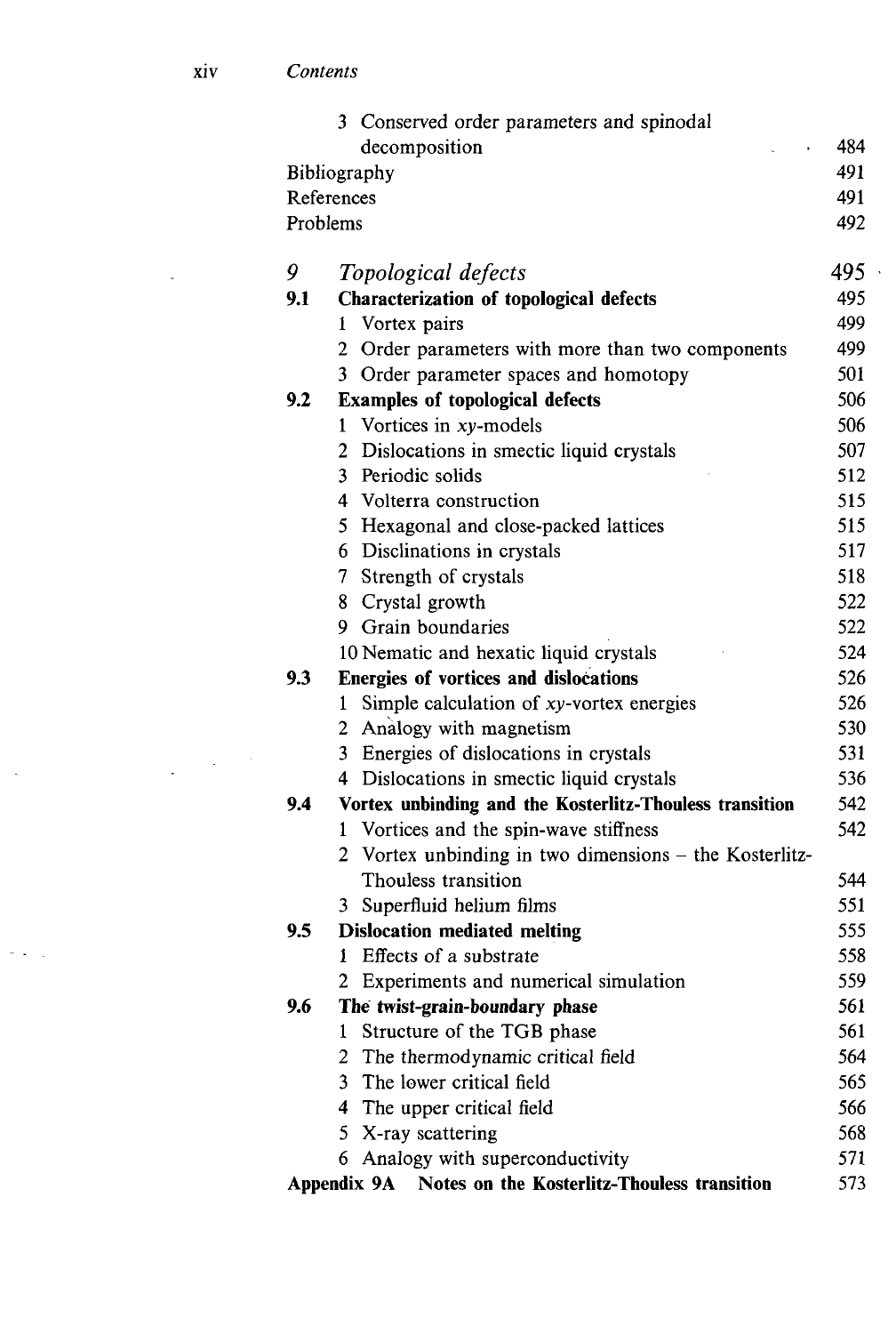$\overline{\phantom{a}}$ 

|             | 1 Integration of the KT recursion relations                                | 573        |
|-------------|----------------------------------------------------------------------------|------------|
|             | 2 Longitudinal and transverse response                                     | 575        |
|             | 3 The spin correlation function                                            | 577        |
|             | Appendix 9B Duality and the Villain model                                  | 578        |
|             | 1 Potts models                                                             | 579        |
|             | 2 The xy-, Villain, and lattice Coulomb-gas models                         | 582        |
|             | Bibliography                                                               | 584        |
|             | References                                                                 | 584        |
| Problems    |                                                                            | 585        |
| 10          | Walls, kinks and solitons                                                  | 590        |
| 10.1        | Some simple examples                                                       | 591        |
| 10.2        | Domain walls in mean-field theory                                          | 595        |
|             | 1 The $\phi^4$ kink                                                        | 597        |
|             | 2 The sine-Gordon soliton                                                  | 599        |
|             | 3 Dynamics                                                                 | 599        |
| <b>10.3</b> | The Frenkel-Kontorowa model                                                | 601        |
|             | Introduction<br>1                                                          | 601        |
|             | 2 Discommensurations<br>نر با                                              | 602        |
|             | 3 Devil's staircases and the FK phase diagram                              | 603        |
|             | 4 The continuum approximation                                              | 605        |
|             | 5 Nature of solutions                                                      | 608        |
|             | 6 The minimum energy solution                                              | 610        |
|             | 7 Repulsive interaction between discommensurations                         | 613        |
|             | 8 X-ray diffraction                                                        | 613        |
|             | 9 Compressional elastic constants                                          | 614        |
|             | 10 Phasons                                                                 | 615        |
|             | 11 Pinned phasons                                                          | 617        |
|             | 12 Extension to two dimensions                                             | 618        |
| 10.4        | <b>Fluctuating walls</b>                                                   | 620        |
|             | 1 Differential geometry and the total surface area                         | 620        |
|             | 2 Curvature                                                                | 623        |
|             | 3 Energy of a surface                                                      | 625        |
|             | 4 Fluctuations in the harmonic approximation                               | 626        |
|             | 5 Nonlinearities and renormalization in fluid membranes                    | 629        |
|             | 6 Polymerized membranes                                                    | 630        |
| 10.5        | <b>Arrays of fluctuating walls</b>                                         | 635        |
|             | Fluctuating walls and steric entropy<br>$\mathbf{1}$                       | 635        |
|             | 2 Honeycomb lattice of walls                                               | 638        |
|             | 3 Elasticity of sterically stabilized phases                               | 638        |
|             | Dislocations and the CI transition<br>4                                    | 640        |
| 10.6        | Roughening and faceting<br>The solid-on-solid and discrete Gaussian models | 643<br>643 |
|             | 1                                                                          |            |

 $\bar{\beta}$